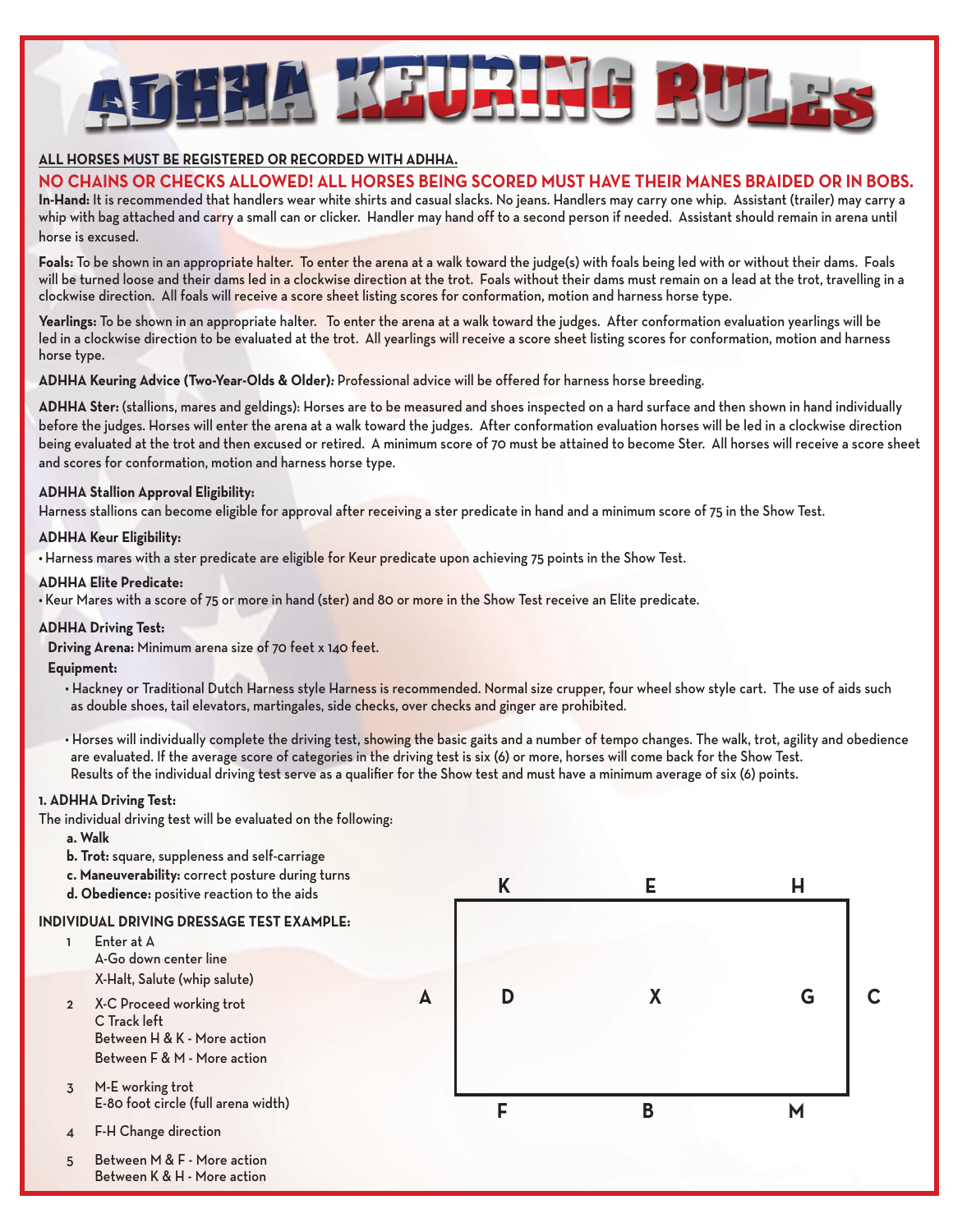|                           |                                                         |   | Κ |   | н |  |
|---------------------------|---------------------------------------------------------|---|---|---|---|--|
| 6                         | H-B Working trot<br>B-80 foot circle (full arena width) |   |   |   |   |  |
| $\overline{7}$            | A-Working walk<br>K-M Change direction                  | A | D |   | G |  |
| 8                         | C-Working trot, serpentine (3 loop)                     |   |   |   |   |  |
| 9                         | A-Go down center line<br>X-Halt, salute (whip salute)   |   |   |   |   |  |
| <b>SHOW TEST EXAMPLE:</b> |                                                         |   |   | B | N |  |

This is a free-style presentation with one or two horses in the ring at the same time. Horse(s) will enter the arena and halt on the center line between A & C to be inspected by the judges. After inspection horses will proceed to the right and go two times around at the trot, reverse and go around two times to the left at the trot and then line up on the center line.

## **AUDIENCE SHOW:**

Horses will be presented for evaluation by the audience and judges by circling the arena one time in both directions and return to center line up for final inspection.

#### **Judging the Show Test:**

- **A. Self-Carriage** (x2)
	- Use of the head & neck, climbing in the forehead and sitting in the hindquarter.
- **B. Suspension** (x2)

 • The moment when all four feet are off the ground. An extended foreleg, engagement of the hind leg, moving with balance without speed.

- **C. Use of the foreleg** (x2) • High and Open motion
- **D. Use of the hindleg** (x2)
	- Powerful engagement of the hind leg presented under the mass.
- **E. Enthusiasm**
	- Showing happiness, eagerness and being forward. Attentive ears and loose tail.
- **F. Overall picture of a harness horse**

Sections A through F will be awarded a score from 0 to 10 points with A - D multiplied by two. Horses can earn a maximum of 100 points, with 75 points needed for a passing score.

**Premiums:** (2 years old and younger) Gold: 70 or more Silver: 60-69 Bronze: 59 or less

**Predicates:** (3 years old and over) Ster: 70 or more Keur mares: Ster mare with 75 or more in harness Show Test Elite mares: 75 or more in hand (ster) and 80 or more in Show Test (keur) Approved stallions: 70 or more in hand (ster) and 75 or more in Show Test

#### **Shoeing:**

Weanlings and yearlings: Barefoot 2 year olds: one even weight shoe. 3/8" x 3/4" maximum measurement 3 years and older: One even weight shoe 1/2" by 1-1/4" maximum measurement.

**Minimum Height:** 15 hands (horses three years old and older)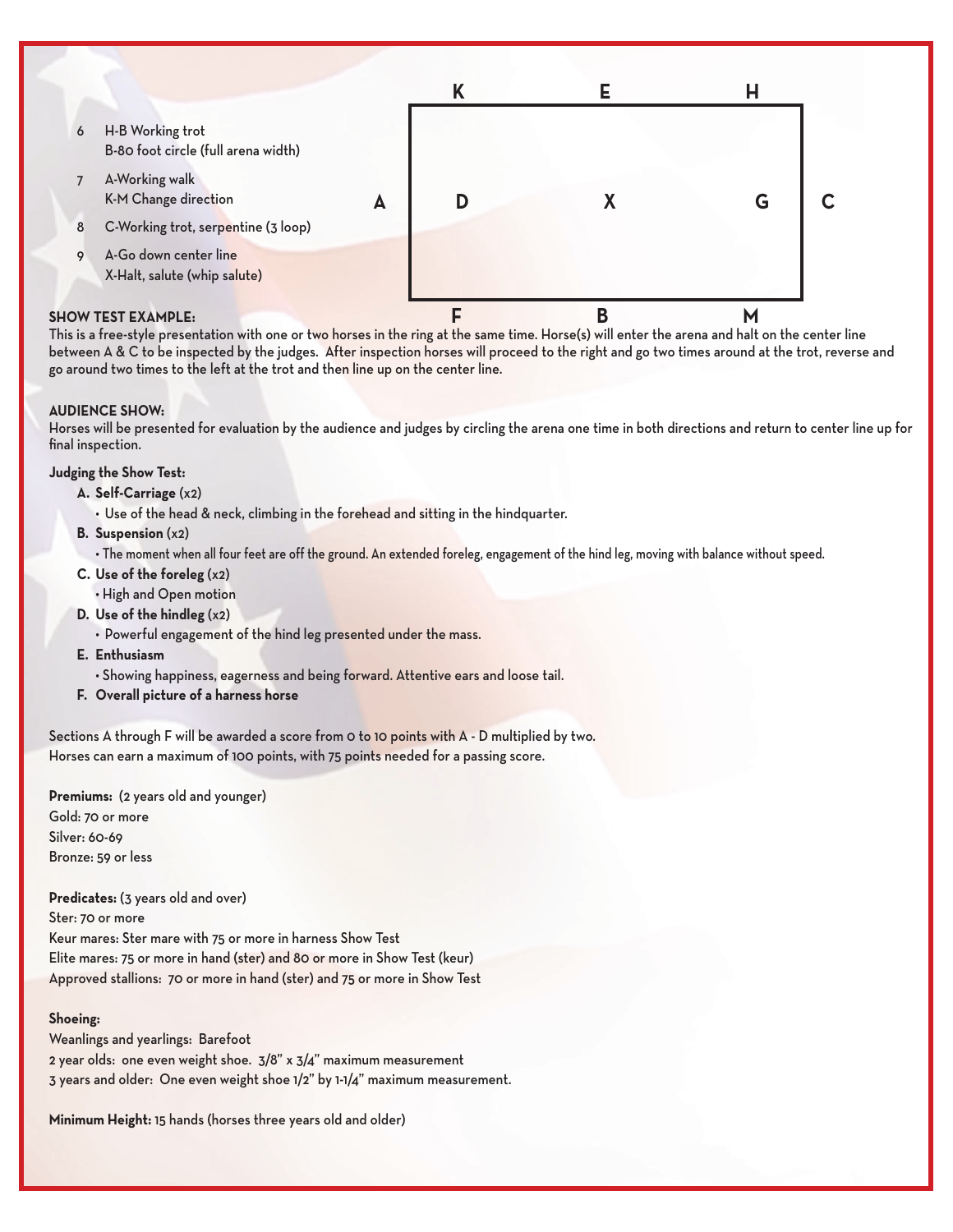# ADHHA KEURING RULES:

**In-Hand:** Handlers to wear white shirts, casual slacks. No ties or jeans. Handlers may carry one whip-no bag attached. Assistant (trailer) may have a whip with bag attached and carry a small can or clicker. Handler may hand off to a second person if needed. Assistant should remain in arena until horse is excused.

**Foals:** To enter the arena at a walk toward the judges with foals being led with or without the mothers. After confor-mation evaluation, foals with mothers will be turned loose with their mothers moving in a clockwise direction at the trot. Foals without mothers must remain on a lead traveling in a clockwise direction being evaluated at the trot. All foals will receive a score sheet and scores for conformation, motion and harness horse type.



**Yearlings & Two-Year-Olds:** To enter the arena at a walk toward the judges. After conformation evaluation, hors-es will move at a trot in a clockwise direction. Horses will be judged on conformation, motion and harness horse type. A score will be given to all yearlings and two-year-olds.

**Mares, Geldings, Stallions/STER Rating/Three -Years-Old & Older:** To enter the arena at a walk toward the judges. After conformation evaluation, horses will move at a trot in a clockwise direction. Horses will be judged on conformation, motion and harness horse type. Those horses receiving an average score of 70 or more in all 3 categories will receive a STER predicate. Mares and Stallions receiving a STER predicate with a score of 75 or more in all categories will be invited to perform a driving test. Mares receiving an average score of 75 or more on the driving test will receive a Keur predicate.

Stallions receiving a score of 75 or more in the driving test will be eligible for Approval after satisfactory x-rays, semen evaluation and scoping.

**Driving Test:** Horses eligible for this test have already received a STER predicate and scored at least a 75 in confor-mation, motion and harness horse type. Horses will perform a test with different maneuvers that will be judged on the walk, trot, hind leg use, front leg use, suspension,

carriage, willingness to work, and overall look of a harness horse. The pattern for this test will be posted at least two hours before performing.

**Shoeing:** Weanlings - no shoes or pads.

Yearlings and Two-Year-Olds - Maximum shoe measurement is  $3/8$ " x  $3/4$ " even weight single shoe. No pads or wedges of any kind.

Three-Year-Olds & Over - Maximum shoe measurement is 1/2" x 1-1/4" even weight single shoe. No pads or wedges of any kind. All horses presented may have clear shine on hooves. No other color shine is allowed. Borium/drill tech is allowed on horses wearing shoes and should be applied only to prevent slipping. It cannot be applied to add weight or change the angle of the hoof.

**Other things to consider:** Height requirement; appropriate halter or bridle; Braids or bobs in evaluation classes-optional in demonstration classes. No over-check or side-check in driving test.